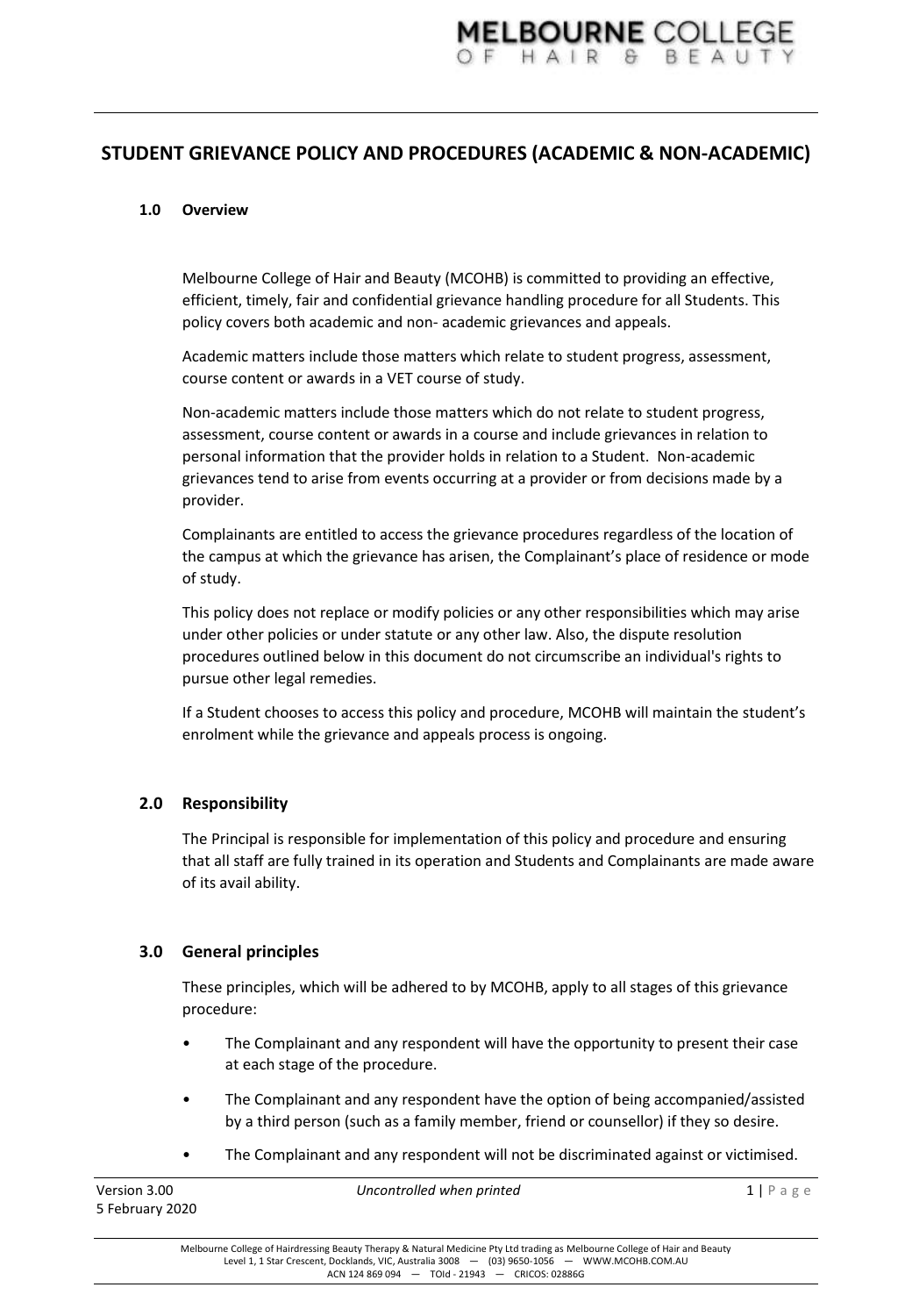- At all stages of the process, discussions relating to grievances and appeals will be recorded in writing. Reasons and a full explanation in writing for decisions and actions taken as part of this procedure will be provided to the Complainant and/or any respondent if requested.
- Records of all grievances will be kept for a period of five years to allow all parties to the grievance appropriate access to these records. These records will be kept strictly confidential and stored at MCOHB, Level 1, 1 Star Crescent, Docklands, 3008, VIC. Access to these records may be requested by writing to the Principal at the aforementioned address.
- A Complainant shall have access to the stages of this grievance procedure at no cost..

# **4.0 Informal Grievance Procedure**

Students are encouraged initially to attempt to resolve a grievance informally by talking directly with the person concerned to resolve the problem. This step is not mandatory and a Student may proceed directly to the Formal Grievance Procedure.

## **5.0 Formal Grievance Procedure**

## **5.1 Stage One**

Formal grievances should be submitted in writing to the Student Administrator at MCOHB, Level 1, 1 Star Crescent, Docklands, 3008, VIC. The Complainant is invited to include suggestions about how the grievance might be resolved.

The Student Administrator will notify the Complainant of receipt of the grievance within five (5) working days. The Student Administrator will then assess the grievance, determine the outcome and advise the

Complainant in writing of their decision within twenty (20) working days.

The Complainant will be advised of their right to access Stage Two of this procedure if they are not satisfied with the outcome of **Stage One**.

## **5.2 Stage Two**

If the Complainant is not satisfied with the outcome of **Stage One** they may lodge an appeal in writing with the Principal at MCOHB, Level 1, 1 Star Crescent, Docklands, 3008, VIC.

The Complainant's appeal will be determined by the Principal who will conduct all necessary consultations with the Complainant and other relevant persons and make a determination of the appeal. The Complainant will be advised in writing of the outcome of their appeal, including the reasons for the decision.